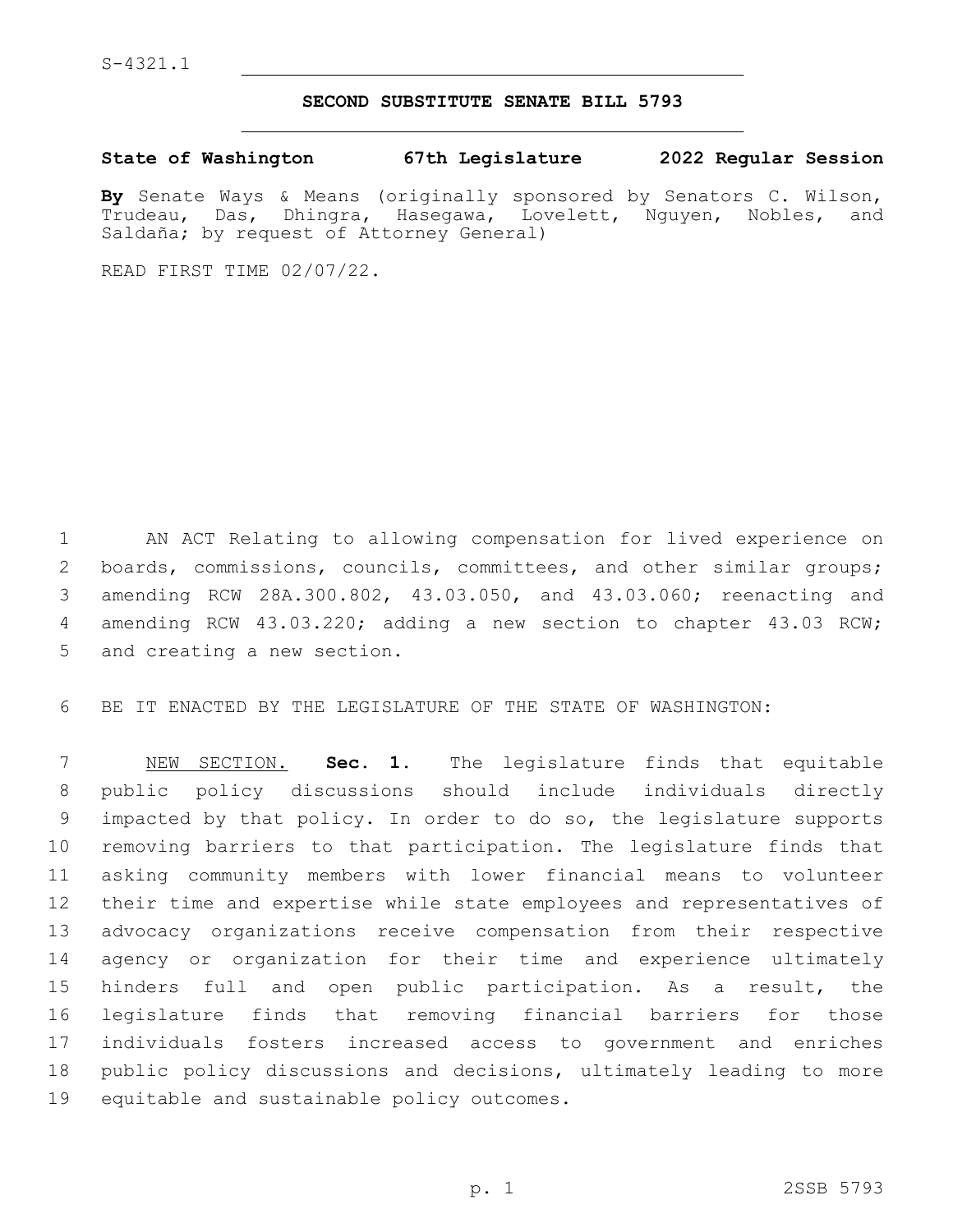**Sec. 2.** RCW 43.03.220 and 2011 1st sp.s. c 21 s 55 and 2011 c 5 s 902 are each reenacted and amended to read as follows:

 (1) Any part-time board, commission, council, committee, or other similar group which is established by the executive, legislative, or judicial branch to participate in state government and which functions primarily in an advisory, coordinating, or planning capacity shall be identified as a class one group. Unless otherwise identified in law, all newly formed and existing groups are a class one group.

 (2) Absent any other provision of law to the contrary, no money beyond the customary reimbursement or allowance for expenses may be paid by or through the state to members of class one groups for 13 attendance at meetings of such groups, except as provided in this subsection.

 (a) Subject to available funding, an agency may provide a stipend to individuals who are low income or have lived experience to support 17 their participation in class one groups when the agency determines such participation is desirable in order to implement the principles 19 of equity described in RCW 43.06D.020, provided that the individuals are not otherwise compensated for their attendance at meetings.

 (b) Stipends shall not exceed \$200 for each day during which the member attends an official meeting or performs statutorily prescribed duties approved by the chairperson of the group.

 (c) Individuals eligible for stipends under this section are 25 eligible for reasonable allowances for child and adult care 26 reimbursement, lodging, and travel expenses as provided in RCW 43.03.050 and 43.03.060 in addition to stipend amounts.

28 (d) Nothing in this subsection creates an employment relationship, or any membership or qualification in any state or 30 other publicly supported retirement system, for this or any other 31 title due to the payment of a stipend, lodging and travel expenses, 32 or child care expenses provided under this section where such a 33 relationship, membership, or qualification did not already exist.

 (e) As allowable by federal and state law, state agencies will minimize, to the greatest extent possible, the impact of stipends and reimbursements on public assistance eligibility and benefit amounts.

 (3)(( $\overline{a}$ ) No person designated as a member of a class one board, commission, council, committee, or similar group may receive an allowance for subsistence, lodging, or travel expenses if the 40 allowance cost is funded by the state general fund. Exceptions may be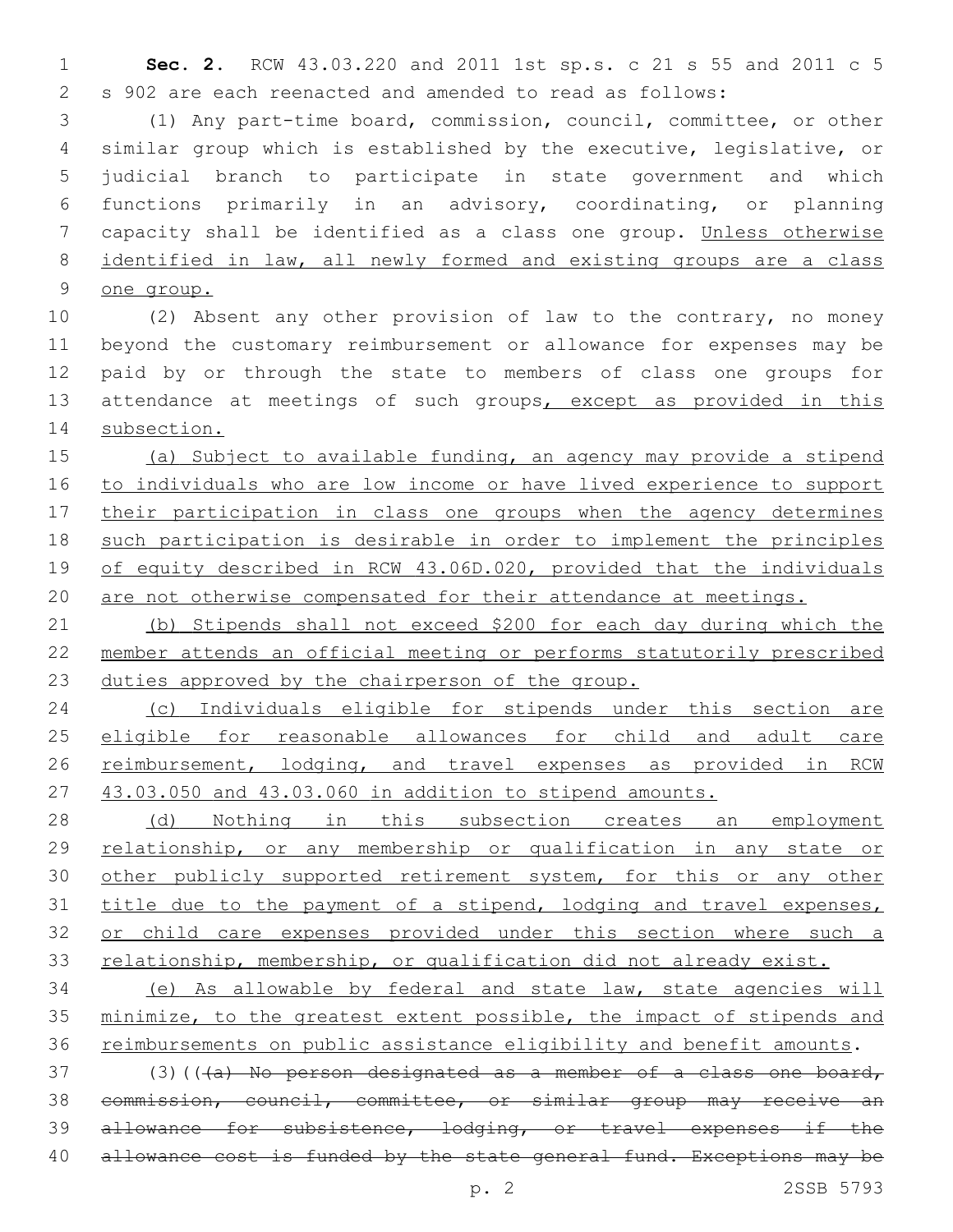1 granted under RCW 43.03.049.)) Class one groups, when feasible, shall use an alternative means of conducting a meeting that does not require travel while still maximizing member and public participation and may use a meeting format that requires members to be physically present at one location only when necessary or required by law.

6 (((b)) (4) Class one groups that are funded by sources other than the state general fund are encouraged to reduce travel, lodging, and other costs associated with conducting the business of the group including use of other meeting formats that do not require travel.

10 (5) For purposes of this section, "low income" means an individual whose income is not more than 400 percent of the federal 12 poverty level, adjusted for family size.

 **Sec. 3.** RCW 28A.300.802 and 2011 1st sp.s. c 21 s 53 are each 14 amended to read as follows:

 In addition to any board, commission, council, committee, or other similar group established by statute or executive order, the superintendent of public instruction may appoint advisory groups on subject matters within the superintendent's responsibilities or as may be required by any federal legislation as a condition to the receipt of federal funds by the federal department. The advisory groups shall be constituted as required by federal law or as the 22 superintendent may determine.

 Members of advisory groups under the authority of the superintendent may be paid their travel expenses in accordance with 25 RCW 43.03.050 and 43.03.060.

26 Except as provided in this section or as authorized by RCW 27 43.03.220, members of advisory groups under the authority of the superintendent are volunteering their services and are not eligible for compensation. A person is eligible to receive compensation in an amount not to exceed one hundred dollars for each day during which the member attends an official meeting of the group or performs statutorily prescribed duties approved by the chairperson of the group if the person (1) occupies a position, normally regarded as full-time in nature, as a certificated employee of a local school district; (2) is participating as part of their employment with the local school district; and (3) the meeting or duties are performed outside the period in which school days as defined by RCW 28A.150.030 are conducted. The superintendent may reimburse local school districts for substitute certificated employees to enable members to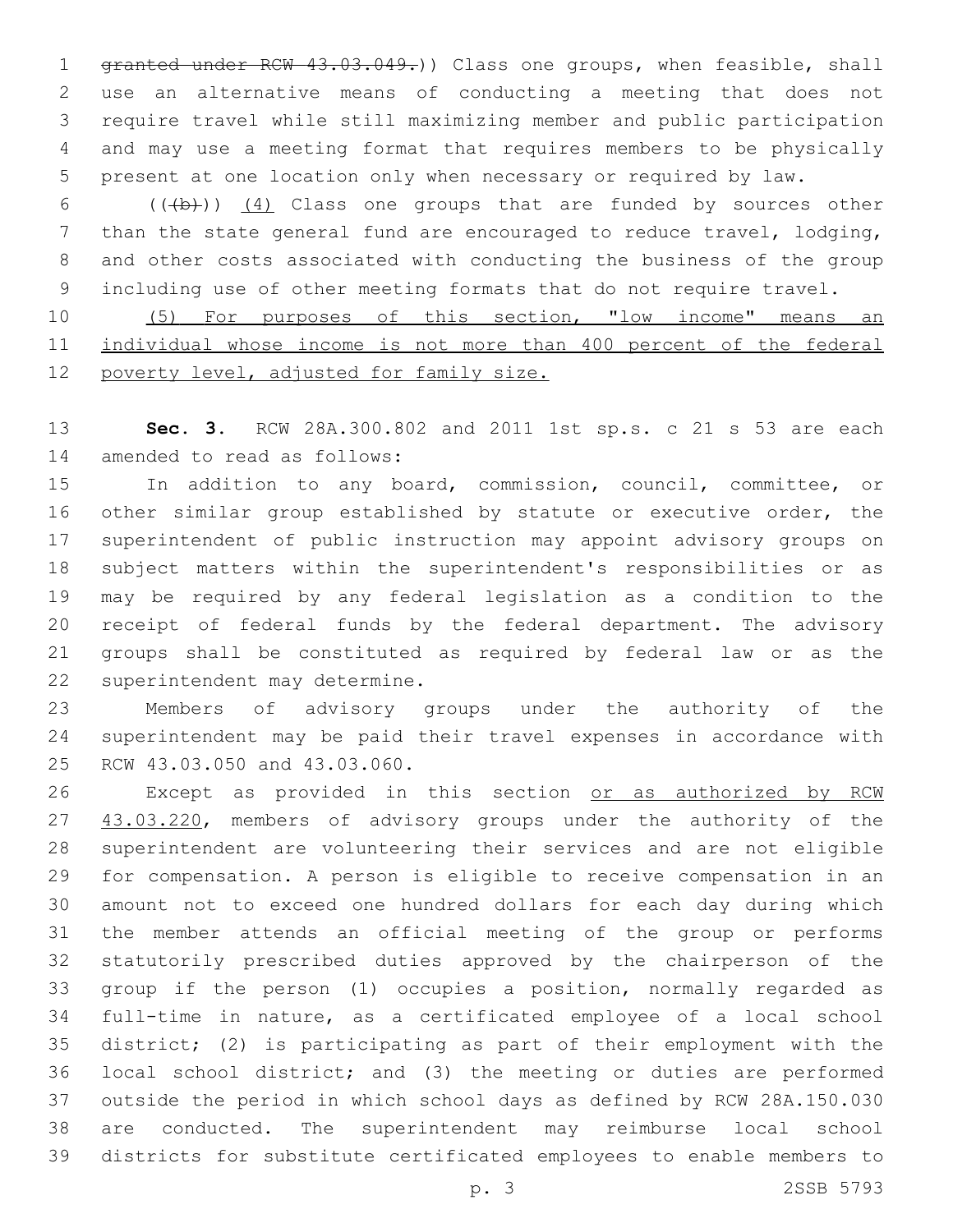meet or perform duties on school days. A person is eligible to receive compensation from federal funds in an amount to be determined by personal service contract for groups required by federal law.

 **Sec. 4.** RCW 43.03.050 and 2011 1st sp.s. c 21 s 61 are each 5 amended to read as follows:

 (1) The director of financial management shall prescribe reasonable allowances to cover reasonable and necessary subsistence and lodging expenses for elective and appointive officials and state employees while engaged on official business away from their designated posts of duty. The director of financial management may prescribe and regulate the allowances provided in lieu of subsistence and lodging expenses and may prescribe the conditions under which reimbursement for subsistence and lodging may be allowed. The schedule of allowances adopted by the office of financial management may include special allowances for foreign travel and other travel involving higher than usual costs for subsistence and lodging. The allowances established by the director shall not exceed the rates set by the federal government for federal employees. However, during the 2003-05 fiscal biennium, the allowances for any county that is part of a metropolitan statistical area, the largest city of which is in another state, shall equal the allowances prescribed for that larger 22 city.

 (2) Those persons appointed to serve without compensation on any 24 state board, commission, or committee, if entitled to payment of travel expenses, shall be paid pursuant to special per diem rates prescribed in accordance with subsection (1) of this section by the 27 office of financial management.

 (3) The director of financial management may prescribe reasonable allowances to cover reasonable expenses for meals, coffee, and light refreshment served to elective and appointive officials and state employees regardless of travel status at a meeting where: (a) The purpose of the meeting is to conduct official state business or to provide formal training to state employees or state officials; (b) the meals, coffee, or light refreshment are an integral part of the meeting or training session; (c) the meeting or training session takes place away from the employee's or official's regular workplace; and (d) the agency head or authorized designee approves payments in advance for the meals, coffee, or light refreshment. In order to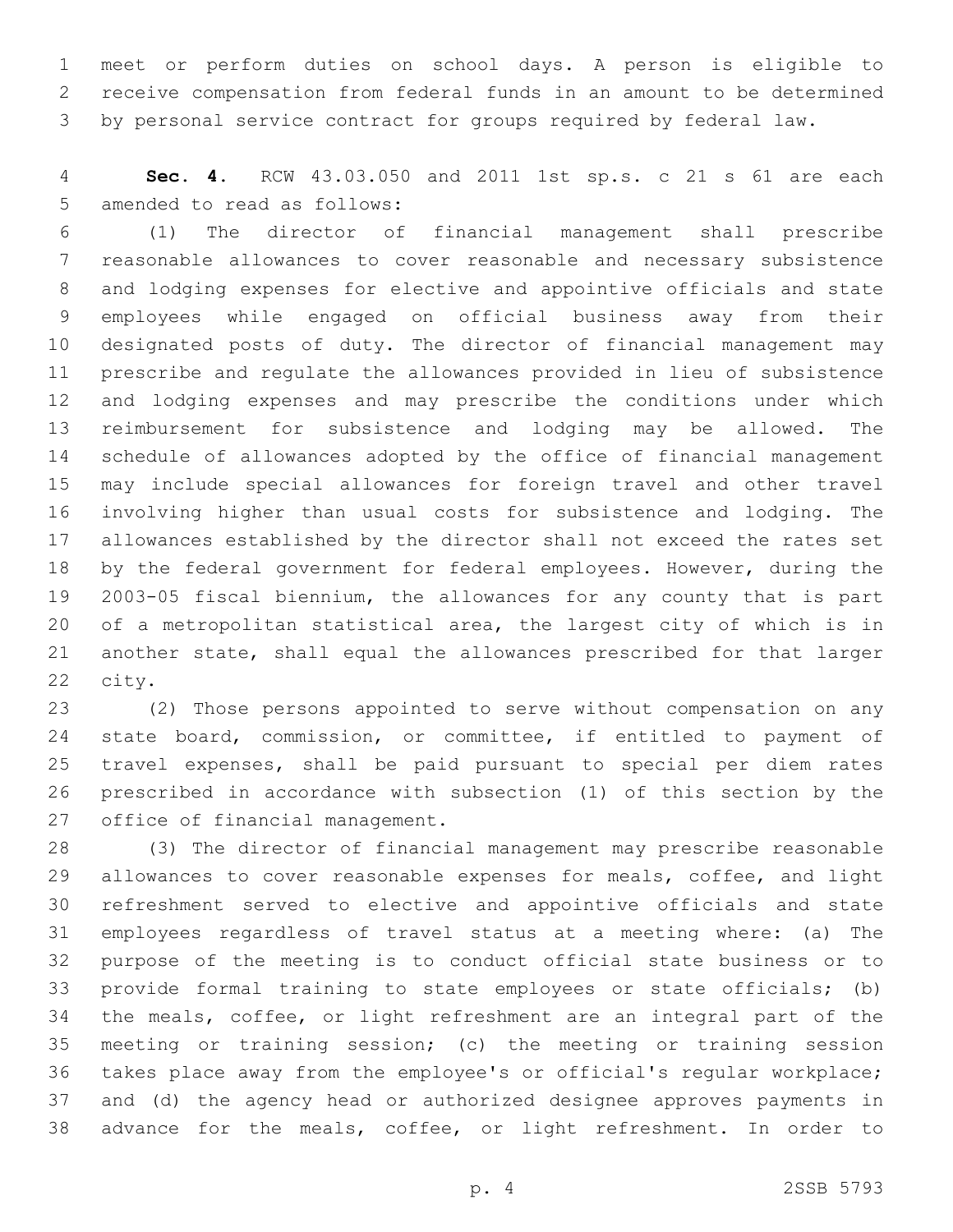prevent abuse, the director may regulate such allowances and prescribe additional conditions for claiming the allowances.

 (4) Upon approval of the agency head or authorized designee, an agency may serve coffee or light refreshments at a meeting where: (a) The purpose of the meeting is to conduct state business or to provide formal training that benefits the state; and (b) the coffee or light refreshment is an integral part of the meeting or training session. The director of financial management shall adopt requirements necessary to prohibit abuse of the authority authorized in this 10 subsection.

 (5) The director of financial management shall prescribe reasonable allowances to cover reasonable and necessary child and 13 adult care expenses incurred by members of a class one board, commission, council, committee, or similar group while attending an official meeting or performing statutorily prescribed duties approved 16 by the chairperson of the group.

 (6) The schedule of allowances prescribed by the director under the terms of this section and any subsequent increases in any maximum allowance or special allowances for areas of higher than usual costs shall be reported to the ways and means committees of the house of representatives and the senate at each regular session of the 22 legislature.

 $((+6+))$   $(7)$  No person designated as a member of a class one through class three or class five board, commission, council, committee, or similar group may receive an allowance for subsistence, lodging, or travel expenses if the allowance cost is funded by the 27 state general fund((<del>. Exceptions may be granted</del>)), unless authorized 28 under RCW 43.03.220 or granted an exception under RCW 43.03.049.

 **Sec. 5.** RCW 43.03.060 and 2011 1st sp.s. c 21 s 62 are each 30 amended to read as follows:

 (1) Whenever it becomes necessary for elective or appointive officials or employees of the state to travel away from their designated posts of duty while engaged on official business, and it is found to be more advantageous or economical to the state that travel be by a privately-owned vehicle rather than a common carrier or a state-owned or operated vehicle, a mileage rate established by the director of financial management shall be allowed. The mileage rate established by the director shall not exceed any rate set by the United States treasury department above which the substantiation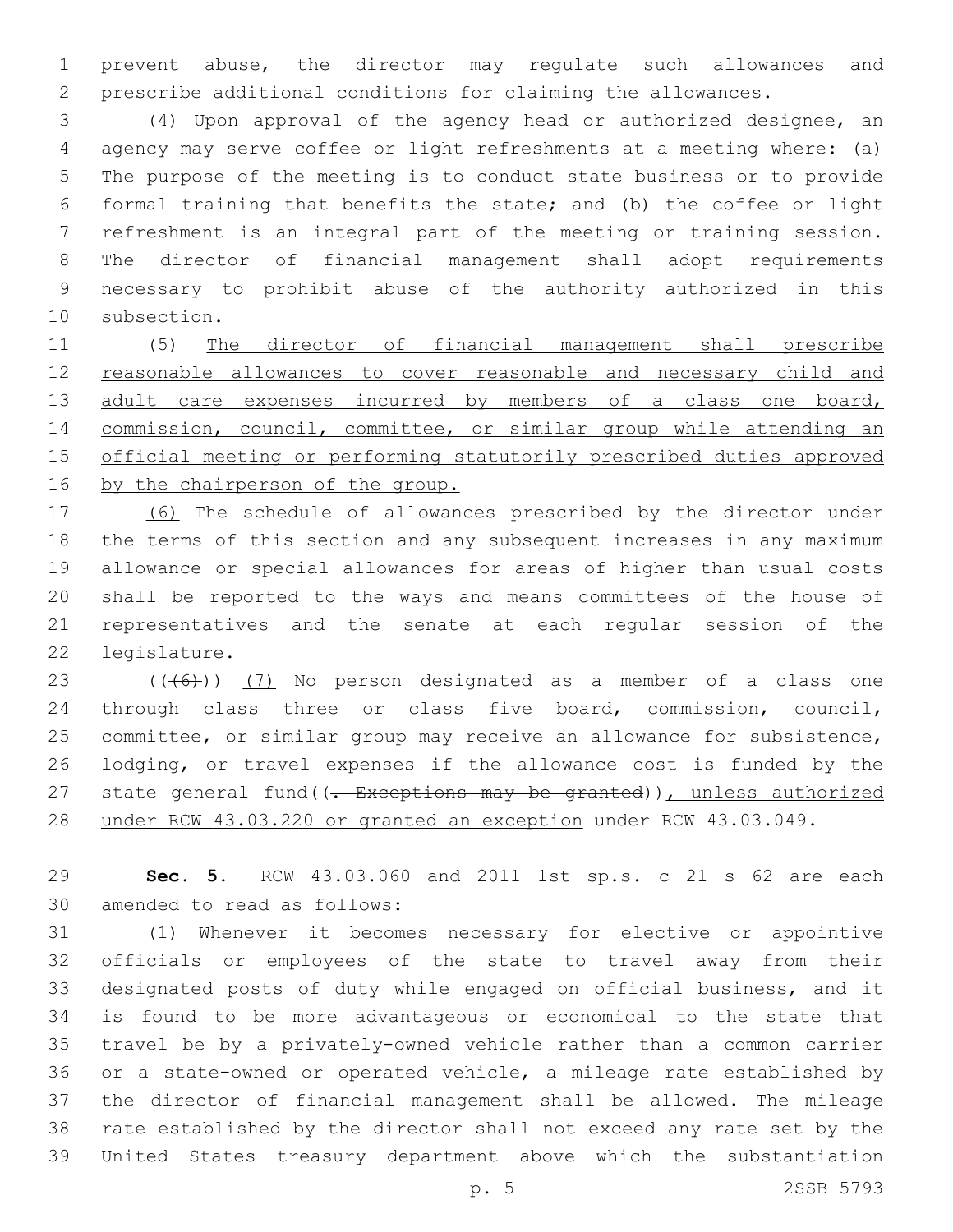requirements specified in Treasury Department Regulations section 1.274-5T(a)(1), as now law or hereafter amended, will apply.

 (2) The director of financial management may prescribe and regulate the specific mileage rate or other allowance for the use of privately-owned vehicles or common carriers on official business and the conditions under which reimbursement of transportation costs may be allowed. The reimbursement or other payment for transportation expenses of any employee or appointive official of the state shall be based on the method deemed most advantageous or economical to the 10 state.

 (3) The mileage rate established by the director of financial management pursuant to this section and any subsequent changes thereto shall be reported to the ways and means committees of the house of representatives and the senate at each regular session of 15 the legislature.

 (4) No person designated as a member of a class one through class three or class five board, commission, council, committee, or similar group may receive an allowance for subsistence, lodging, or travel 19 expenses if the allowance cost is funded by the state general fund  $(-$  Exceptions may be granted)), unless authorized under RCW 43.03.220 or 21 granted an exception under RCW 43.03.049.

 NEW SECTION. **Sec. 6.** A new section is added to chapter 43.03 23 RCW to read as follows:

 (1) An agency exercising its authority to provide stipends under RCW 43.03.220(2) must report to the Washington state office of equity 26 not later than August 30, 2023, as follows:

 (a) A brief description of the groups for which stipends have 28 been made available;

(b) An accounting of the stipends provided; and

 (c) An analysis of whether and how the availability of stipends has reduced barriers to participation and increased the diversity of 32 group participants.

(2) The Washington state office of equity shall:

 (a) Compile and analyze the information received from agencies 35 under this section;

36 (b) Consult with stakeholder communities; and

 (c) Prepare a report to the governor and legislature by August 30, 2024. The report must include an overall evaluation of the stipend process authorized in RCW 43.03.220(2), recommendations for